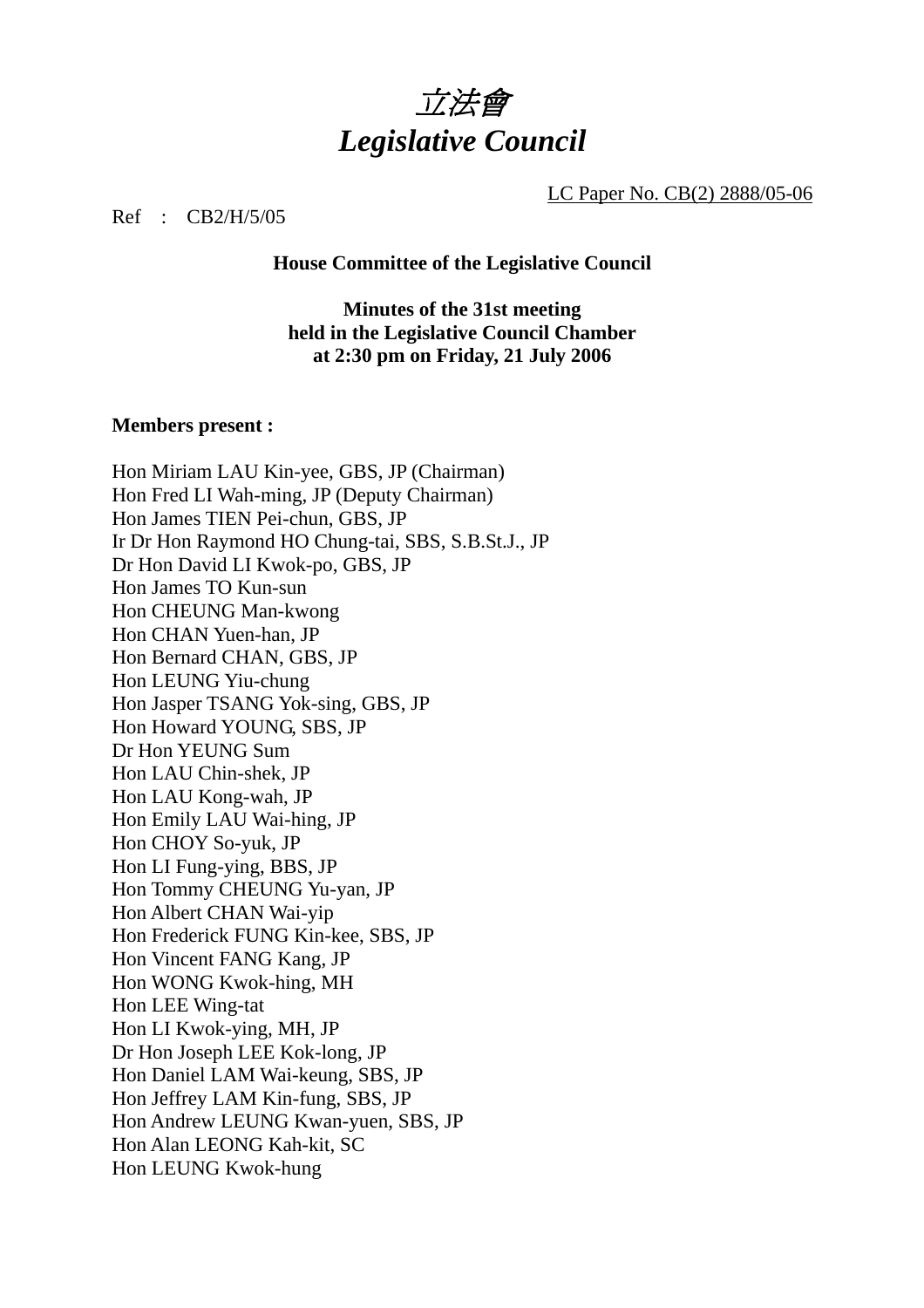Dr Hon KWOK Ka-ki Dr Hon Fernando CHEUNG Chiu-hung Hon CHEUNG Hok-ming, SBS, JP Hon WONG Ting-kwong, BBS Hon CHIM Pui-chung Hon Albert Jinghan CHENG

#### **Members absent :**

Hon Albert HO Chun-yan Hon LEE Cheuk-yan Hon Martin LEE Chu-ming, SC, JP Dr Hon LUI Ming-wah, SBS, JP Hon Margaret NG Hon Mrs Selina CHOW LIANG Shuk-yee, GBS, JP Hon CHAN Kam-lam, SBS, JP Hon Mrs Sophie LEUNG LAU Yau-fun, SBS, JP Hon SIN Chung-kai, JP Dr Hon Philip WONG Yu-hong, GBS Hon WONG Yung-kan, JP Hon LAU Wong-fat, GBM, GBS, JP Hon Andrew CHENG Kar-foo Hon Timothy FOK Tsun-ting, GBS, JP Hon TAM Yiu-chung, GBS, JP Hon Abraham SHEK Lai-him, JP Hon Audrey EU Yuet-mee, SC, JP Hon MA Lik, GBS, JP Hon Ronny TONG Ka-wah, SC Hon Patrick LAU Sau-shing, SBS, JP Hon KWONG Chi-kin Hon TAM Heung-man

#### **Clerk in attendance :**

Mrs Justina LAM Clerk to the House Committee

#### **Staff in attendance :**

Mr Ricky C C FUNG, JP Secretary General Mr Jimmy MA, JP Legal Adviser

Ms Pauline NG Assistant Secretary General 1 Mr Ray CHAN Assistant Secretary General 3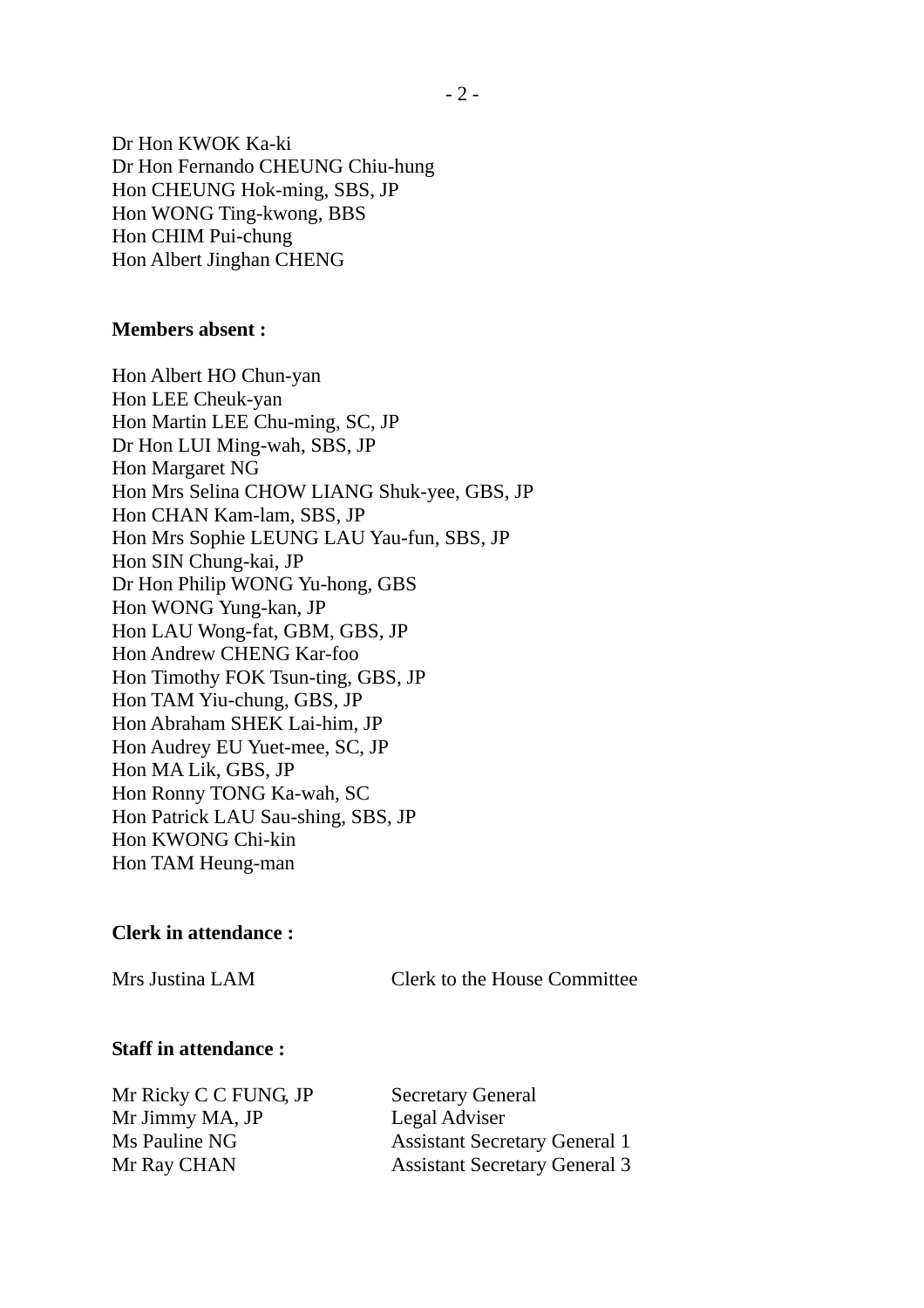| Mr LEE Yu-sung    | Senior Assistant Legal Adviser 1         |
|-------------------|------------------------------------------|
| Mr Arthur CHEUNG  | Senior Assistant Legal Adviser 2         |
| Mrs Vivian KAM    | Principal Council Secretary (Complaints) |
| Miss Kathleen LAU | <b>Chief Public Information Officer</b>  |
| Miss Odelia LEUNG | Chief Council Secretary (2)6             |
| Ms Connie FUNG    | <b>Assistant Legal Adviser 3</b>         |
| Mr Stephen LAM    | <b>Assistant Legal Adviser 4</b>         |
| Miss Kitty CHENG  | <b>Assistant Legal Adviser 5</b>         |
| Ms Amy YU         | Senior Council Secretary (2)3            |

#### Action

**I. Confirmation of the minutes of the 30th meeting held on 7 July 2006**   *(LC Paper No. CB(2) 2777/05-06)* 

The minutes were confirmed.

#### **II. Matters arising**

## **Report by the Chairman on her meeting with the Chief Secretary for Administration (CS)**

#### Legislative Programme

2. The Chairman said that she had pointed out to CS that the Administration had not introduced the Prevention of Bribery (Amendment) Bill 2006, although it had undertaken to do so in the current session. She had reminded the Administration to better plan its Legislative Programme and to avoid bunching, particularly in the last session of the term.

#### **III. Business arising from previous Council meetings**

**(a) Legal Service Division report on bills referred to the House Committee in accordance with Rule 54(4)** 

**Unsolicited Electronic Messages Bill**  *(LC Paper No. LS 93/05-06)* 

3. The Chairman said that the Bill sought to regulate the sending of unsolicited electronic messages of a commercial nature. The Panel on Information Technology and Broadcasting had been consulted on the proposals, and members had raised various concerns.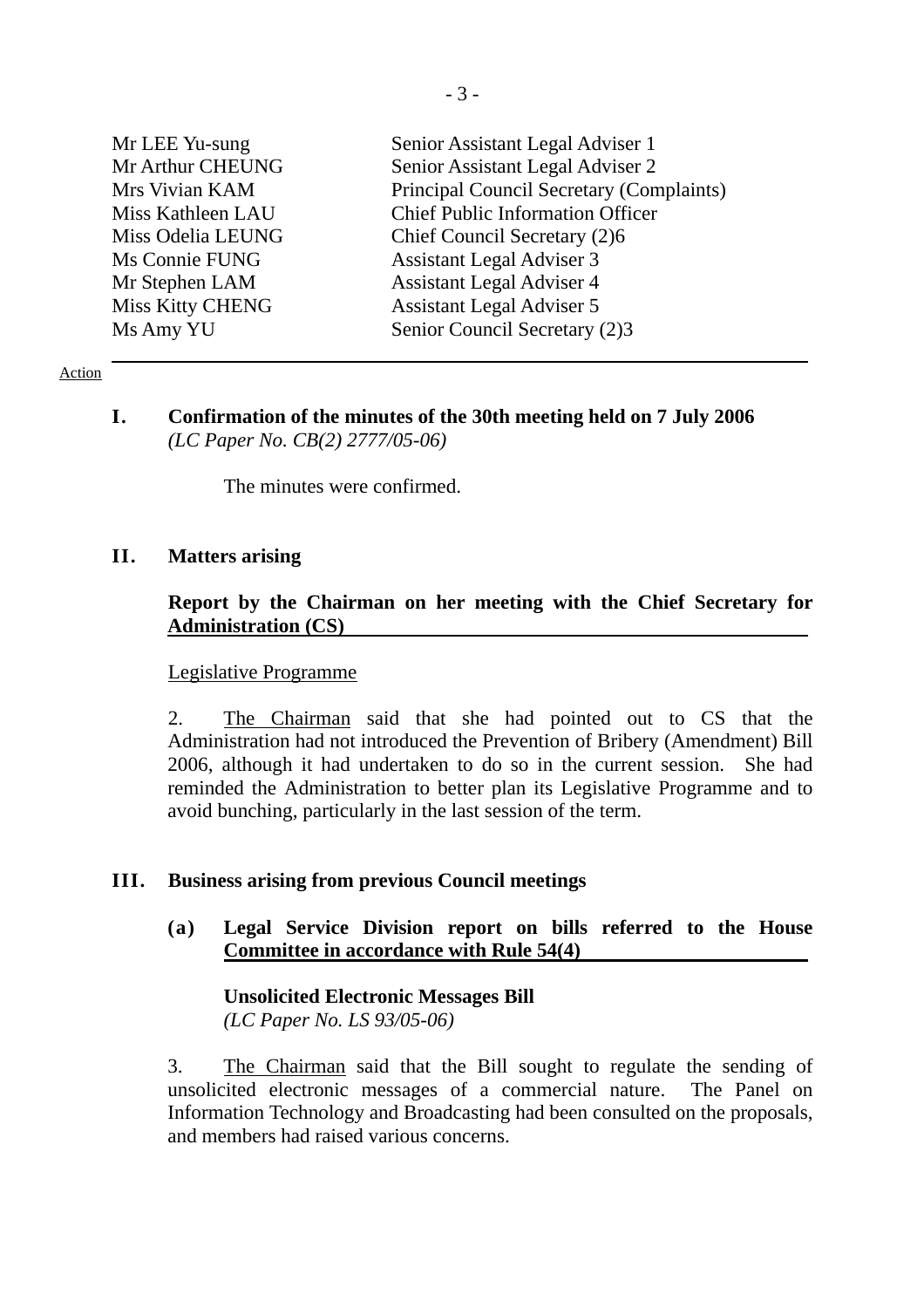4. Ms Emily LAU said that a Bills Committee should be formed to study the Bill.

5. The Chairman proposed that a Bills Committee be formed to study the Bill in detail. Members agreed. The following Members agreed to join: Mr James TO, Mr SIN Chung-kai (as advised by Mr James TO), Mr Howard YOUNG, Ms Emily LAU and Mr WONG Ting-kwong.

## **(b) Legal Service Division report on subsidiary legislation gazetted on 7 July 2006 and tabled in Council on 10 July 2006**  *(LC Paper No. LS 96/05-06)*

 6. The Chairman said that there were 11 items of subsidiary legislation gazetted on 7 July 2006 and tabled in Council on 10 July 2006.

 7. Regarding the Public Health (Animals and Birds) (Exhibitions) (Amendment) Regulation 2006, the Chairman said that the Administration had consulted the Panel on Food Safety and Environmental Hygiene on the proposed licence fees. Some members considered that the proposed licence fees were on the high side.

8. Mr CHEUNG Hok-ming said that as the public had raised concern about the significant difference between the existing and the proposed licence fees, a subcommittee should be formed to study the Amendment Regulation.

 9. The Chairman proposed that a subcommittee be formed to study the Amendment Regulation in detail. Members agreed. The following Members agreed to join: Mr Fred LI, Mr Tommy CHEUNG, Mr LEUNG Kwok-hung and Mr CHEUNG Hok-ming.

 10. Regarding the Food Business (Amendment) Regulation 2006, the Chairman said that the Panel on Food Safety and Environmental Hygiene had discussed the legislative proposal. The affected trades and some members had expressed grave concern about the proposal.

11. Mr Tommy CHEUNG said that as the legislative proposal affected various trades, a subcommittee should be formed to study the Amendment Regulation.

 12. The Chairman proposed that a subcommittee be formed to study the Amendment Regulation in detail. Members agreed. The following Members agreed to join: Mr Fred LI, Mr Tommy CHEUNG and Mr Vincent FANG.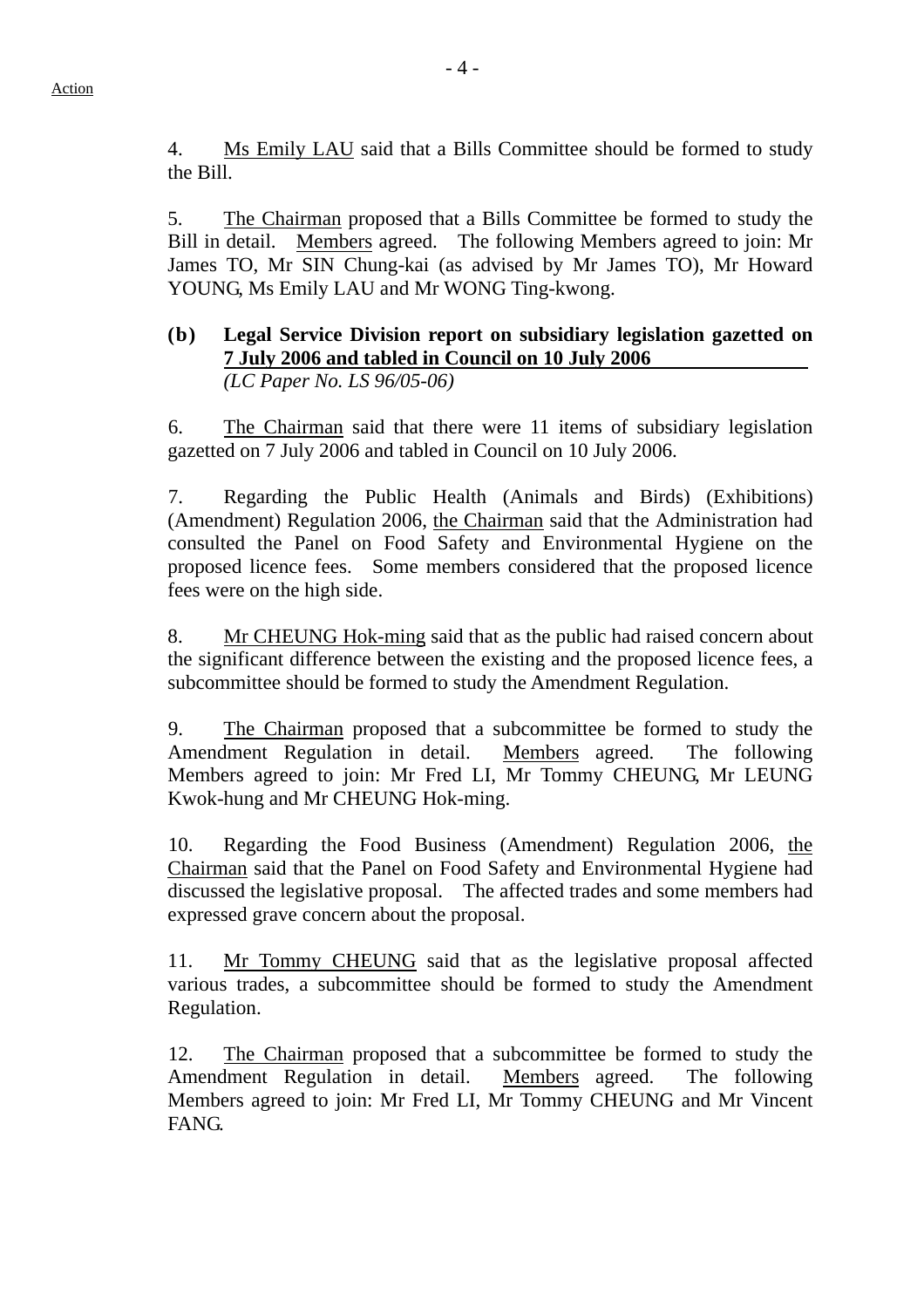13. Members did not raise any queries on the other nine items of subsidiary legislation.

## **IV. Further report by the Legal Service Division on outstanding bill**

# **Hong Kong Society for the Protection of Children Incorporation (Amendment) Bill 2006**

*(LC Paper No. LS 94/05-06)* 

 *[Previous papers:* 

 *LC Paper No. LS 84/05-06 issued vide LC Paper No. CB(2) 2528/05-06 dated 22 June 2006; and* 

 *Paragraphs 3 and 4 of the minutes of the 28th House Committee meeting on 23 June 2006 (LC Paper No. CB(2) 2569/05-06 issued vide LC Paper No. CB(2) 2596/05-06 dated 28 June 2006)]* 

 14. The Chairman said that at the House Committee meeting on 23 June 2006, Members deferred a decision on the Bill, pending the Legal Service Division seeking clarifications from the solicitors responsible for the Bill.

 15. The Chairman further said that the solicitors responsible for the Bill had provided information on certain technical issues of the Bill. The Hong Kong Society for the Protection of Children had agreed to amend its constitution to ensure that it would be consistent with the Hong Kong Society for the Protection of Children Incorporation Ordinance.

16. Members did not raise objection to the resumption of the Second Reading debate on the Bill.

# **V. Council meeting on 2 August 2006**

 17. The Chairman said that the Council meeting on 2 August 2006 was for the specific purpose of resuming the debate on the Second Reading of the Interception of Communications and Surveillance Bill.

# **VI. Report of Bills Committees and subcommittees**

# **Report of the Bills Committee on Interception of Communications and Surveillance Bill**

*(LC Paper No. CB(2) 2776/05-06)* 

18. The Chairman, in her capacity as Chairman of the Bills Committee, explained that the Bill sought to regulate the conduct of interception of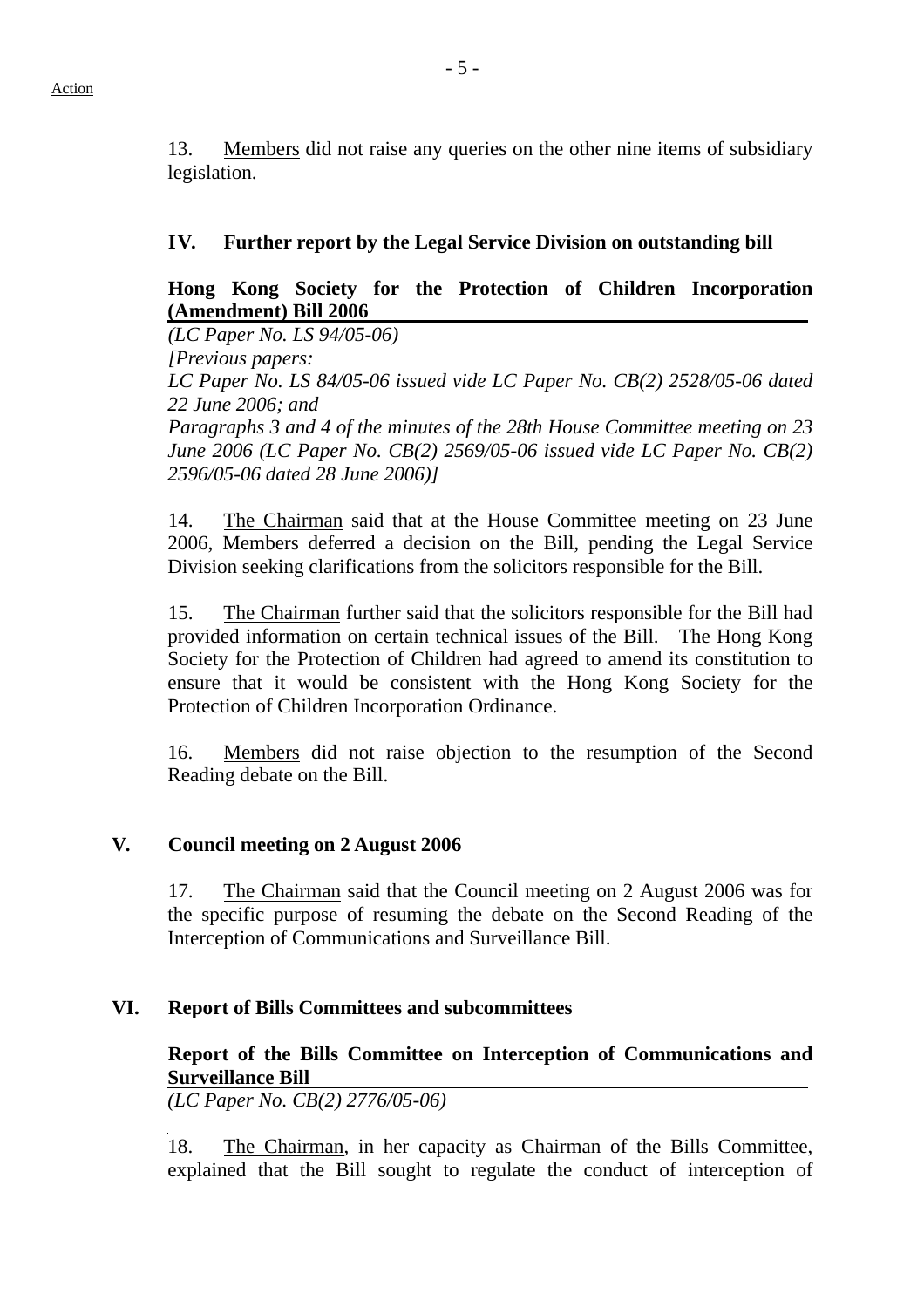communications and the use of surveillance devices by prescribed authorisations, by oversight of the Commissioner on Interception of Communications and Surveillance (the Commissioner) to be established under the Bill, and by regular reviews within the law enforcement agencies concerned.

19. The Chairman said that during the deliberations of the Bills Committee, members had raised concerns on various issues, including the definition of covert surveillance, public security and serious crime; the two-tier system for covert surveillance; conditions for issue of prescribed authorisation; appointment of panel judges; arrangements for prescribed authorisation; executive authorisation; emergency authorisation; oral application; protection of legal professional privilege; functions and powers of the Commissioner; notification of targets of interception of communications or surveillance; non-compliance with the provisions in the Bill or the code of practice; and safeguards for protected products and record keeping.

20. The Chairman further said that to address members' concerns, the Administration would propose Committee Stage amendments (CSAs). Ms Margaret NG and Mr James TO would separately propose CSAs. The Bills Committee did not object to the resumption of the Second Reading debate on the Bill on 2 August 2006. The Chairman added that the Bills Committee would hold further meetings to discuss the draft code of practice.

21. Mr James TO said that as some of his and Ms Margaret NG's CSAs were substantially the same, they would try to coordinate to avoid duplication. Mr TO further said that he was finalising his CSAs, some of which would offer various options for Members to choose. He appealed to Members to support his CSAs.

22. Ms Emily LAU said that it would facilitate Members' consideration of the CSAs if the Secretariat could compile a table setting out the CSAs proposed by the Administration and individual Members. Mr James TO concurred with Ms LAU.

23. The Chairman said that the Secretariat was busy preparing the script for the Council meeting. In addition, the Secretariat would need to service the meetings of the Bills Committee scheduled for the following week to discuss the draft code of practice. She would leave it to the Secretariat to decide whether it had the capacity to prepare the table requested by Ms LAU and Mr TO.

 24. The Chairman reminded Members that the deadline for giving notice of CSAs was Monday, 24 July 2006.